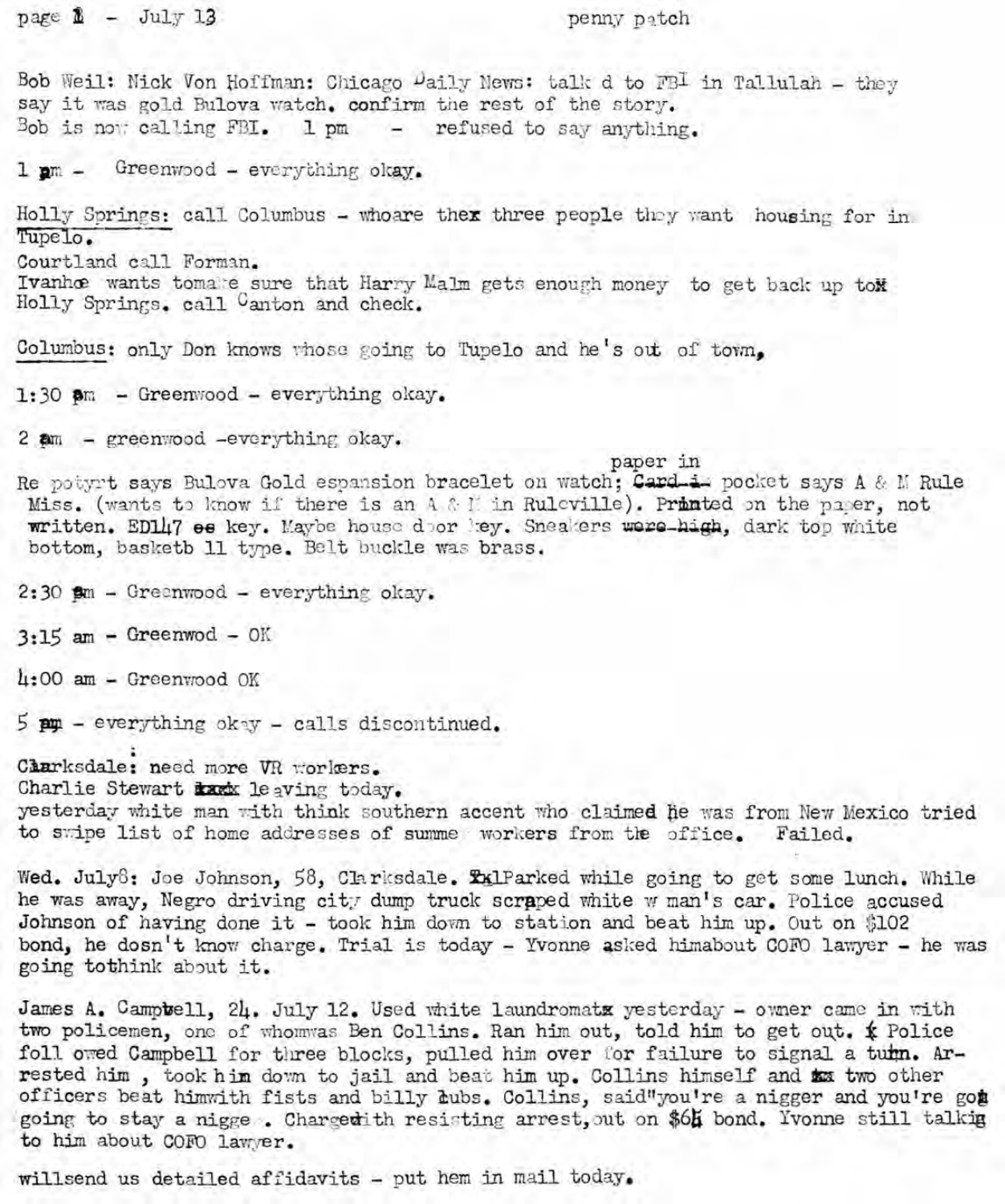page 2 - July 13 penny patch

UPI - twocurches burned near Natchez - Jerusalem Paptist, Beithel Methodist (near K<sup>I</sup>ngston. burned toground. Willie Washington, contractor in Natchez, mold av cocktail thrown at his home, didn't explode. 7:55 am.

Columbus - everything okay.

Meridian: nothing new on the body. 8 am.

Batesvilleetvintiny Amatoikosaysoshaxsanoartislaxinoidemphisxnapsa

everything okay. no news.

McComb: reported church burnings and molotov cocktail to Mendy. no news from McComb 8:15 am.

Meridian: Ponder wanted to talk to somebody from FDP - talked to Casey. Meridian: Ponder wanted to talk to somebody from FDP.

Laurel: Gwen Robinson wanted to talk to Casey re county meetings. talked to her.

Greenwood: 8:20 am: reportedchurch burnings and molotov cocktail fo Ed Rudd.

Canton: everything okay. Rev. Zimmerman, wants <sup>B</sup>ruce Hanson, Art Thomas to call him in Canton.

Holly Springs: Carl Young: check on whether Harry Malm is coming to H.S., or being tried or what.

If he can, want<sub>him</sub> tobring two more whip antennas for the cars Ivanhoe talked to Dick Jewitt who is going up in that area today and he's going to bring the antennas.

Shaw: John Bradford: says they need money  $-$  30 to install phone in Mound Bayou. Needs about \$60 altogether. "ants to talk to Jimmy.

Paul Cowan; ,

Vicksburg: heard  $x$ bout gunshot intown last night about 1:30 am. don't know what it was. People in town seem a bit shaken with the bombing of the cafe Friday. Paul Cowan:<br>Vicksburg: heard xbout gunshot intown last night about 1:30 am. don't know what it<br>Mas.<br>People in town seem a bit shaken with the bombing of the cafe Friday.<br>John McCauliff transferred to Greenwood.<br>Ruleville:

John McCauliff transferred to Greenwood.

everything quiet there.

Moss Point: talkedto Tony O'Brien - everything okay, Ron will call us later with report.

Canton: Harry Malm: goes totrial xit this morning at ten O'Clock. will get ride to Jackson, and we'll give him bus money from there.

Hattiesburg: wanted to talk to Hunter - nothing new.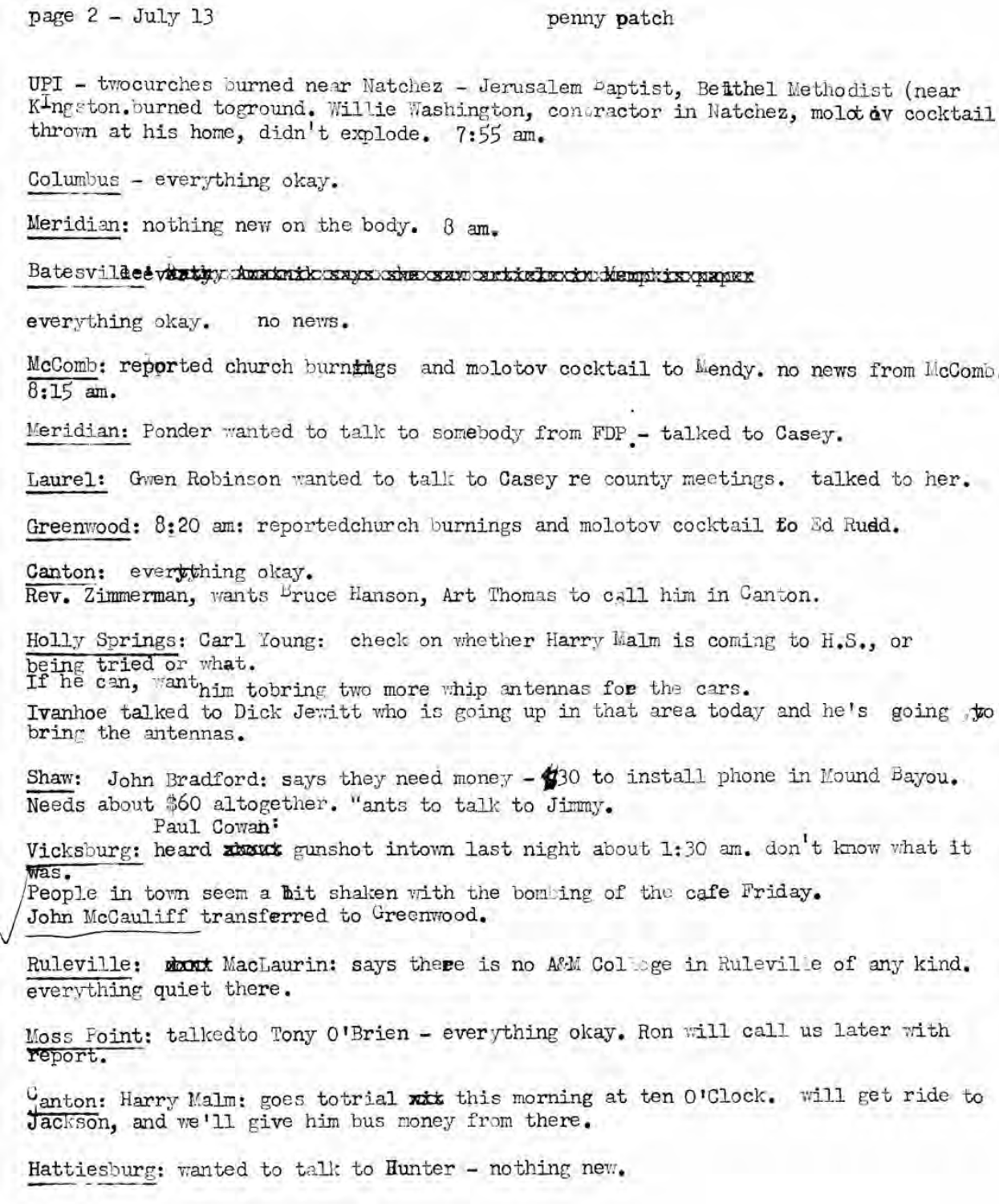page 3 - July 13 penny patch

Canton: Rudy Lombard wants Dave Dennis to get up to "anton for staff meeting at 10 am. Have Dave call Ca nton.

Vicksburg: Are Folk singers coming? Freedom forms and freddom decompamphlets? Lyn Chandler, Davis. If the singers come, pl ase bring things. Copies of Miss. Const. Robert's Rules of Order? Up to 10 copies, an abbreviated form? Would be really helpful in educationcapacity. BOB COHENCALL WHEN KNOWS ABOUT FOLK SIMGERS

Greenville:

 $Columnus: 9:45 a.m.:$  (Emma Bell)

*r*

Ruleville:Tracy Sugarman is coming to Jackson and will call here. Not a volunteer. Will not be there, Dale and would he stop by office and pci up mail and a package for Dale .DELIVER THIS MESSAGE TO TRACY.

Greenville: FDC say about coummunity Service outfit. About the regulations. Tried to announce a meeting of Negro citizens concerning  $8:00$  etc. Did not say what was for  $\frac{1}{2}$  Going to Hollandale about 30 people who want to register there. Last night or night beofre, Virgina Steele found a notice of the KKK. Practical joke ... -Concerning radio - Charlie did not say what the meetingwas to be about andyet they Baid we know what it is about and called if "political." Said the service was just for churches and dances etc. Non controversial functions. Wants lawyers to check on. Bill Robinson took care of. CALL GREENVILLE BEFORE 4:00 WITH INFO. FOR CHARLIE.

Tchula: Radio is yorking. Whoops, not working yet.  $D_{\text{orig}}$  will all back later with info for Casey on county meeting. Doesn't know whether Hollis talked to Turnbow about getting county meeting tturned into convention for FDP.

Clarksdale: JWSmith, chief registrar here ahs closed courthouse for next three or four days. Said court was in session an this was why they'd closed courthouse. Gave information to legal department. FBI told them to bring someone to the offtce TQ BRing acomplaint. Bill will call lawyer. Will call them back.

Biloxi:  $Dickie$   $F_{\text{lowers}}$  needs his check. They need envelopes.

Ruleville: busy

Shaw: 11:15 am Volunteer Wally Robertsis stayingwith  $4.0$ . "isher in Shaw. The othe night Fisher w s fined 112 for sppeding. Testerday he w as ired from his job. Worked for Mr. Frank Perry who wens the drainage placex contract place. Fisher was mechanic, welder, etc. Mrs. Hope is Fisher's mother. Thisis where Fisher and Robertsboth stay. She lives on Clevel nd St.

Hattiesburg: 11:20 pm--Sandy Leigh:Talked to Dave "olfe about legal notice.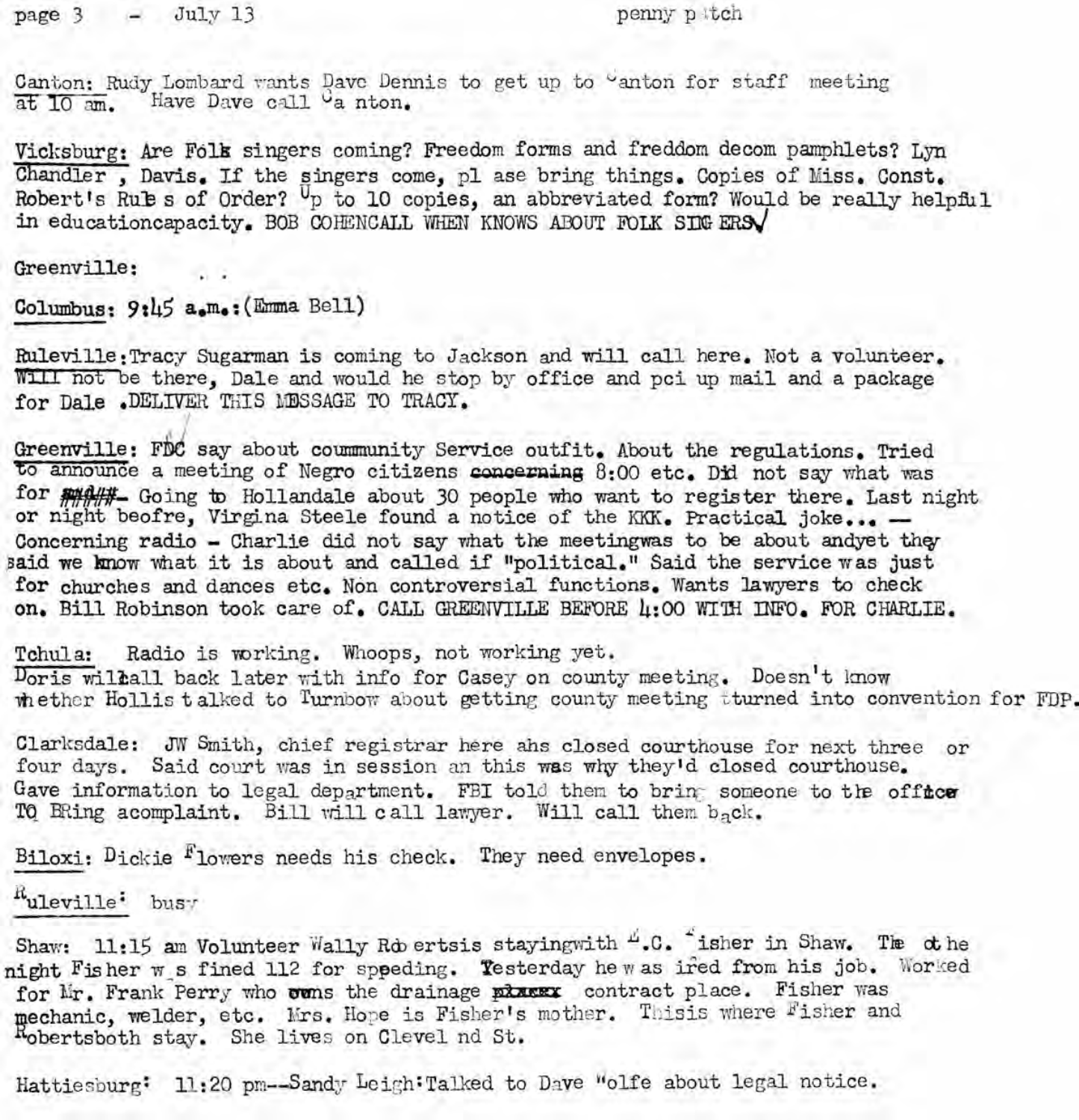Clarkddale: Told them Don Elliot would be up to help with courthouse  $\text{tr}$  oblem.

Tchula: Precinct meetings to be held separate førom prezintstederer county meeting. There cannot is a county meeting Sunday, but they think this might be too early.

Asked Doris or Hollisto call me.

Greenwood: SICC staff meeting-Need cars for Itta Bena Freedom Day the 16th. HELP ON CARS, BOB MOSES. Greenwood: If any body finds out the whereabouts of Landy McNair. PLEASE CALL AND DlFuRM GREENWOOD. Oll.rksdale: 12:30 - Lafayette - Want theFreedom· Singers Wednesday. Can Provide hous ing , Will be a rally. Fly to Memphis if from Atlanta. - Fink up here from New Mexico from S. Baptis t Seminary. Warn Greenville. Big weighs about 200 lbs. White man. Registrar's office is closed down. We need people becau se people are leaving. Need Federal People.

McComb: 12:50 p.m. the havers have arrived.

 $Columnus: 12: 55 pm--what time is D. Whiteleaving HS?$ HS: White left last night for Memphis to see Don's father. Said would be to Columbus before noon. Dave Llorens went whith him.

Chrksdale: Jack Jacobs--reporting in from Clarksdale.

Biloxi: Dickie Flowers has not talked to Bailey so doean't have date for county meeting. Willdecide today on date for precinct meetings.

2 p.m. McComb:B. arrived OK.

Meridian: 2:10 - Just wanted info. about bodies. Told about finding of the second. They do not know Charles Moore.

Ruleville:  $2:30$  - Dale reports that 3 people on the Ruleville project are  $\infty$  ncerned that their parents  $#$  receive information without thier authorization. In the future the parents of Lucia Guest, Gary Tecklon andFred Miller should not receive anything without authorization.

The schedule of events in Ruleville is: Monday night, winnie roast, Tuesday, 6:00 p.m. in Drew Mass Meeting; Wednesday 6:00 pm in Indianola, Mass Meeting; Thursday Friday, 6:00 Indianola meeting and Mass meeting in Rulevi lle 7:30.

Suspicious car: Studebaker pick-up truck 7999. "White trash." 2nd time a round stopped and when Dale spoke to them gave a very delivish smil and a sked "Where is Cleveland."

McComb - George Green is in Natchez. Have Cortland Cox call him at the number he has the re. Tell person who re-addresses mail to put 702 instead of 709 Wall St. Ho more news on Dennis Svreeny.

Canton: Dorthy Micss arrived.

McComb: Rmw:Yox? Dona: talked to 30b Deyers - we needte get the list of kids from Alcorn who came to the college conference. we have to check on names with Larjorie  $\,$  $\,$ iiller.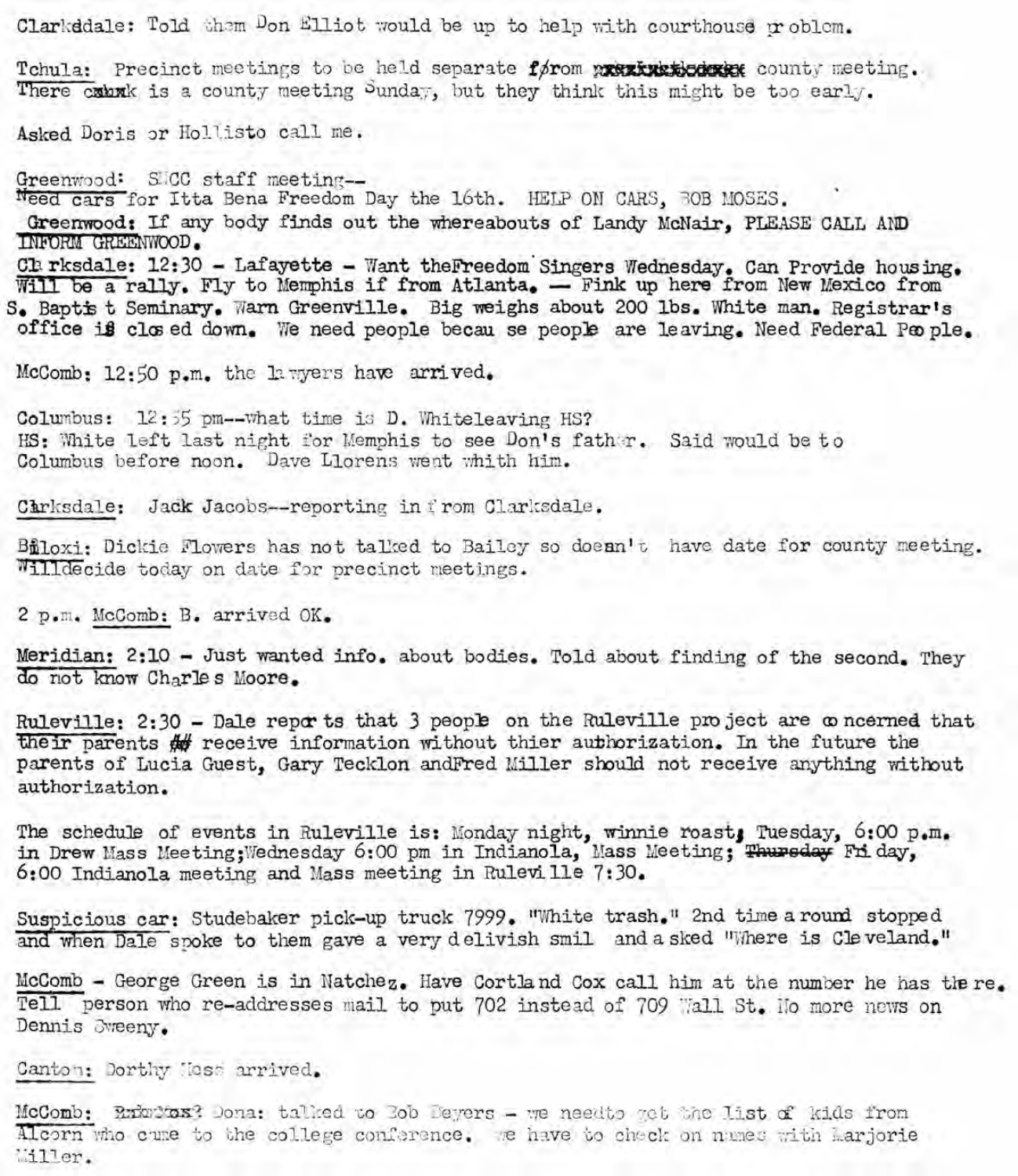pgage  $\frac{1}{2}$  - July 13 nemy patch

Vickburg: Lois wanted to talk to 'om Wahman..

Hellen O'Neal: "arjorie Miller (from Alcorn): 409 West Woodlawn Avenue, Natchez.  $\overline{\text{lu}}$ 2-1885. There was a James (also Geraldame ) Moore from Greenwood who attended the college onference - 121 Scott St., Greenwood. no phone.

Hellen says she thinks she remembers that the Pres. of student body at Alcorn was named Moore.

5:45 pm

Carthage: check on whereabouts of Theodius Hewitt from Tchula. yellow Hertz car. 196L, chevrolet impala. check with Canton. was supposed to be back inTchula by 5 pm,

Ruleville: Tracy Sugarman is there.

Canton: find out about Alvin Fackard's trial in Meridian. Rudy - bring back list of project addresses. Theodius Hewitt left Canton for Carthage about half an hour ago.

Moss Point: Ron Ridenour: Saturday took 3 people to curthouse in the morning informed t at the hours have changed, courthouse closed all day saturday. 20

about  $\frac{1}{12}$  people going to courthouse taday.

, had to go into office one at a time, wouldn t et civilrights "orkers in the room. told that procedure of ane ataatime is bevause circuit court in session - will be this way for about five weeks. (Usedt to the more thanks one in at a time to register)

mass meeting tonight - Victoria "ray speaking.

Carksdale: Marie Gertge trial petponed untilnext Thursday at 9 am. man whoowns electric company came by this evening - stopped outside of  $\blacksquare$  building looked at Lafayette who was in front of office and told other white guy with him that "that was him". white man said okay. that now he knew, owner of electric co. took knife out of pocket and fiddled with it looking at Lagayette. then drove off. 1333 - license tag of truck.

this afternoon John Suter and Bob Newberry went down to courthouse to take Mrs. Leonard. Wjenthey got there, Mr. Smith (registrar)told themthat he couldn t helpthem and that they would have to *have.* ("rs. Leonard would have to leave too). Ben Collins came in and told them to get out. Earlier today Smith had said court wasin session and he didn't havetime to be registering any more colored people. They had alllast week to do it. the three of them then left.

They have affidavits. mass meeting Wed. Night - ~ foihksingers coming.

Intive Springs: Columbus: call Greenwood and check on whether Forman has arrived. left at 11:30. tell Greenville: to send three people to columbus - to teach in FS. opening up school in West Point - get names. now it seems as if they might be in canton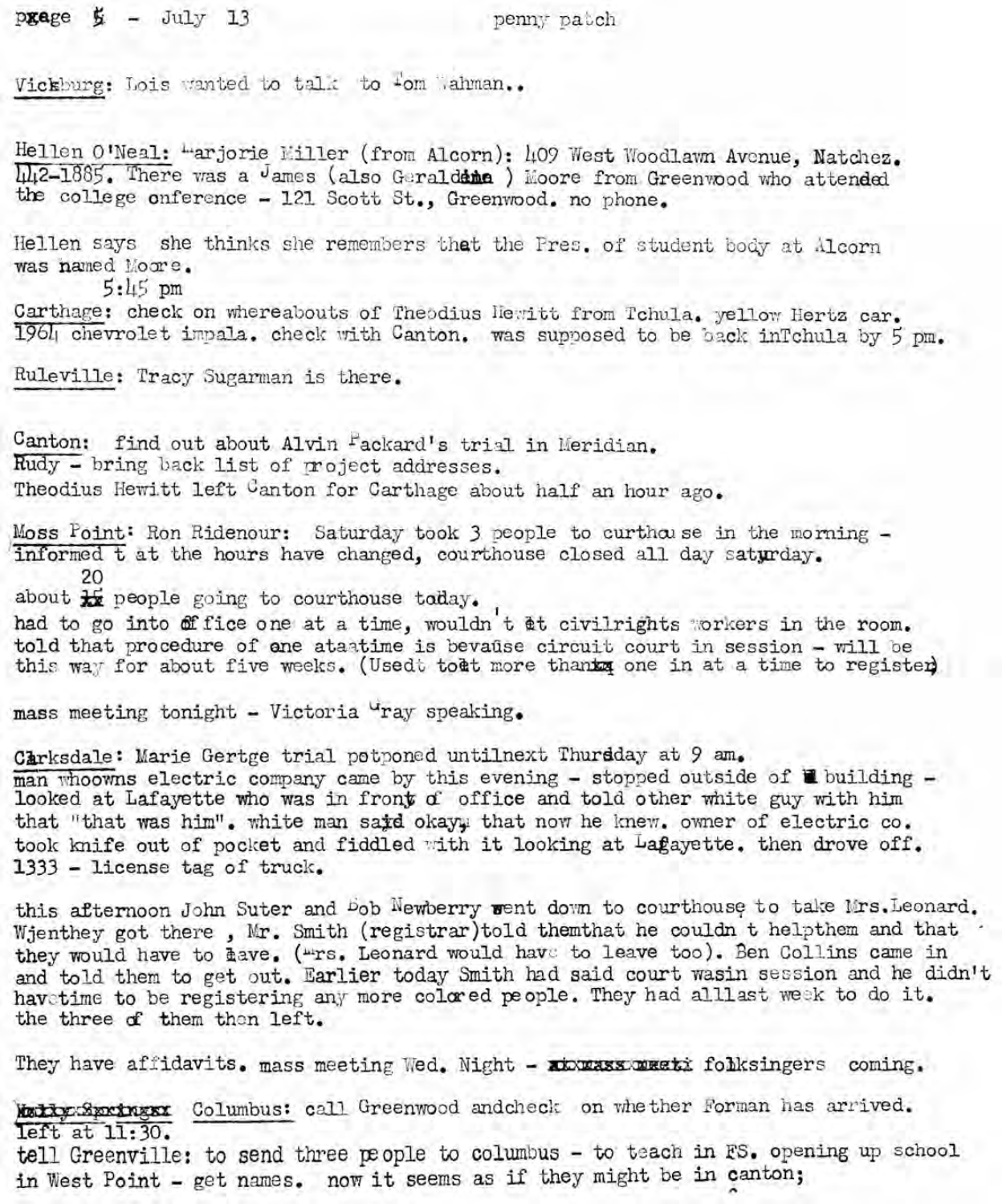page 6 - July 13 penny patch

Greenwood: Forman is there...

Columbus: Jesse wants Tom Wahman and Bob Weil to call him.

Bob - communications person for Greenwood. Mac - send one new guy to Charksdale for VR, red haired girl to Columbus for FS? check on where the three new people have gone.

Bob Beyers: second body identified as Henry Dee. 6:  $\overline{15}$  pm . Friend of Moore -Last seen together. Dee hasn't picked up check two or three weeks ago. works for lumber correny, needto check onvhether these guys were in Alcorn demonstrations.

Bob talkedto preesx at Sun and Sands. pieced this information together from what they had gotten from FBI reports.

need to:tind out whether larvin Dorsey or Eddie Buckles, are among the missing. Greenwood:

Bill Light: copies of radio license and excertis fromthe rules - 3 to Ivanhoe of each, spe cial delivery. In 3 to Canton office of each, 3 to Chula address (Robin Greer -special delivery).

originals are in Hunter's files.

call Alvin Packer's mother -  $584-9977$  - between 7 am and 1 pm - he wants to know if his check arrived - if sosend it to vanton.

Laurel: what happened to three voter registration pcople that Guyot promised would be in Laurel today? Gwen wants to know.

six typewriters to Hattiesourg  $-$  3 for Laurel and 5 boxes of supplies.

lawyers left about five-thirth for Hattiesburg - "al Witt, Ben Gershen. check.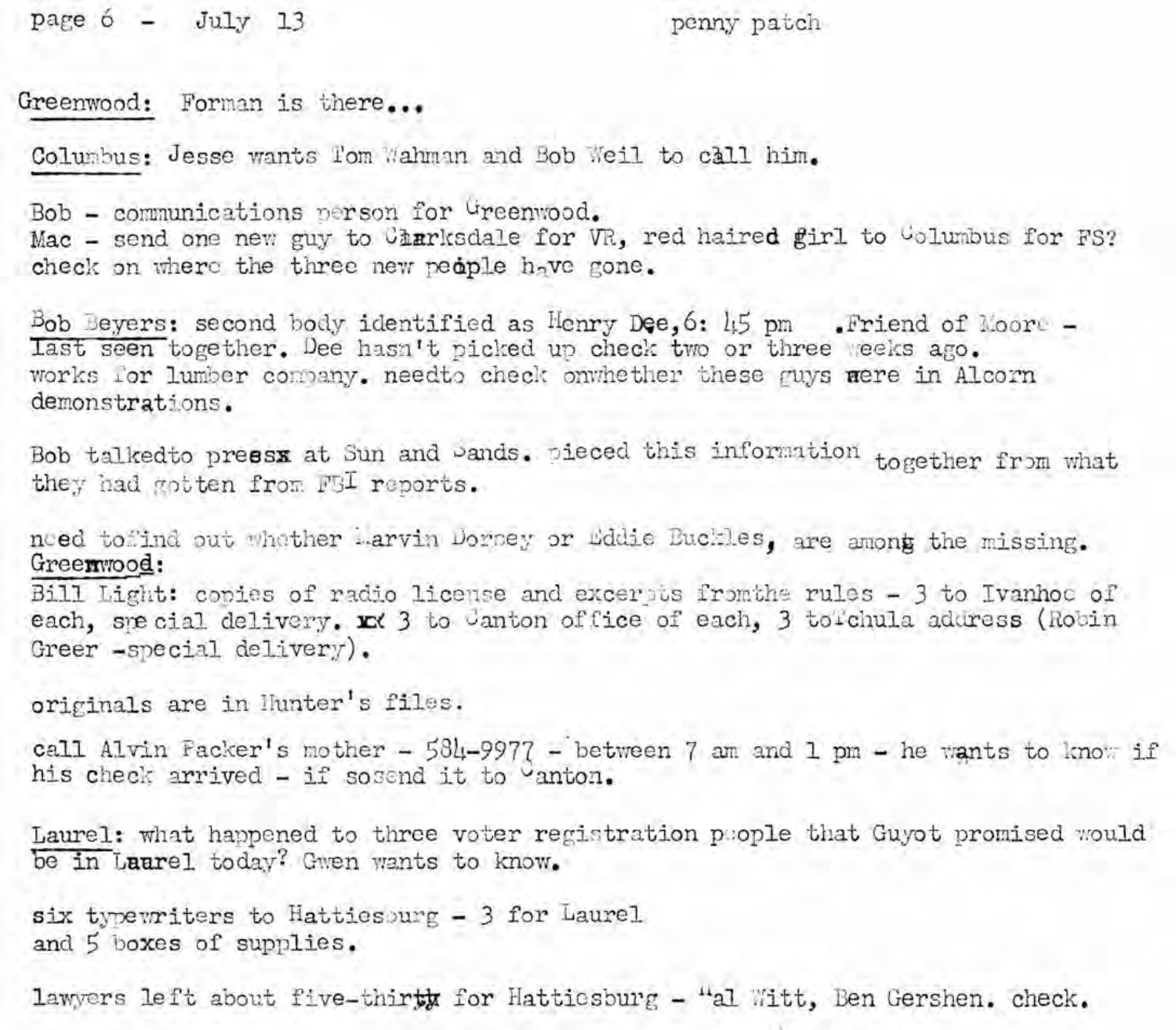$page 7 - July 13$   $penny$   $patch$ 

Canton: Rudy Lombard - no people are to be sent an where in hth district vrithout. checking with hinfirst - housing is getting almost impossible tofind, especially for white females.

Steve Smith: call Anthony 354-1026

Greenwood! Annell Ponder, James Brown there.

McComb: Sherry was calling about package that should have arrived for her - *we haven't* seen it.

Ruleville: lot of cars patrolling around - tag #: 49 chevy convertible U6094 license. driven by community center at least  $\mu$  times. "pattern of continued surveillance today" - "ale Gronomeier. police come by phout every half hour.

first mass meeting tomorrow night, in Drew.

gammxKrmondxhdxxxdxxdxoundxxxxxx to work: took about 15 down to courthouse in Indianola this week. Greenwood: Morton Schiff will contact us re truck. ~ -I--

Meridian: Mitch and co. are there. coming to Jackson.

Canton: Martha 'right and Bill Carney got there.

McComb: Staughton for Tom wahman.

Hattiesburg: Milton Hancock's case has been removed to rederal court, in Jackson. Jimmy Jones was not indicted - and is now finally out of **jail!!!!!!** 

**Green1.···;ood: Betty** Garman: **check <sup>011</sup> Roy Gins8erg.**

wants informtion blanks filled out by people who come through Jackson.

Greenville: wantile Collection send agent up to Issaquena and Sharkey to check.  $25$  people have tried toregi ter - been given literacy tests, been made to go in one by one. People feel that application forms are being thrown in waste- bas et. want themto check on circuit clerk. two des  $e$  - one desk remains empty -  $i$ egroes can only sit at one. Folks there want to have a sit-in. So they could take at least two.

will have freedom schools in Issaquena county.

Sharkey - wouldlike JD to go in. raided Negro cafe looking for SNCC people. Fickwick cafe - want hemtocheck, the records. No breakthroughs in Sharkey.

"6 people from Hollandale brought to Greenville to register today - hope to bring a .hole lot of people up on Thursday. Will have worker in Glenn Allen. New worker in Hollandale - originally Hollandale resident.Myrna Thomas.

things getting pret y tight in Issaquena - whites circling certain key houses, churches.